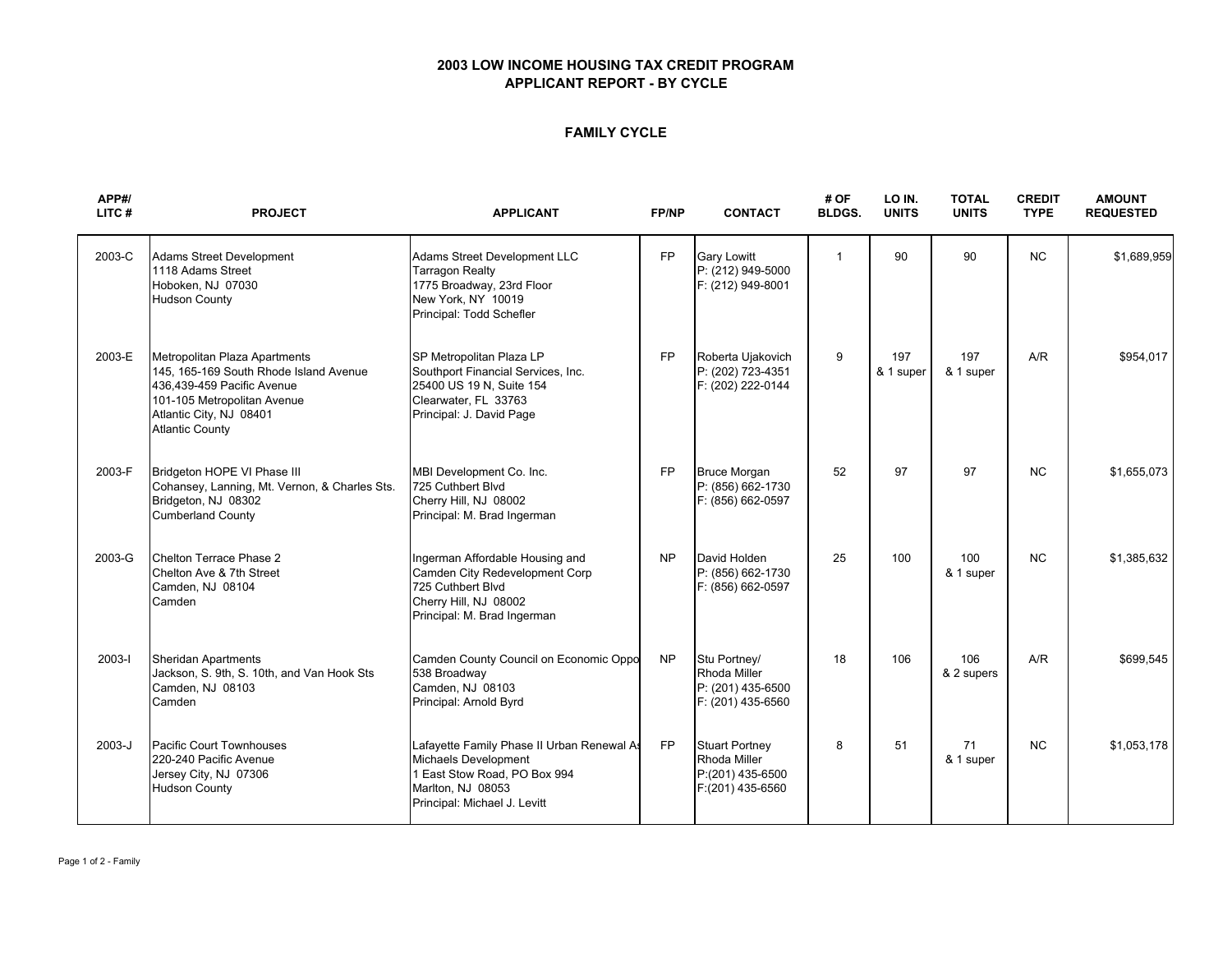# **FAMILY CYCLE**

| APP#/<br>LITC# | <b>PROJECT</b>                                                                                                                                               | <b>APPLICANT</b>                                                                                                                                     |           | <b>CONTACT</b>                                                | # OF<br><b>BLDGS.</b> | LO IN.<br><b>UNITS</b> | <b>TOTAL</b><br><b>UNITS</b> | <b>CREDIT</b><br><b>TYPE</b> | <b>AMOUNT</b><br><b>REQUESTED</b> |  |
|----------------|--------------------------------------------------------------------------------------------------------------------------------------------------------------|------------------------------------------------------------------------------------------------------------------------------------------------------|-----------|---------------------------------------------------------------|-----------------------|------------------------|------------------------------|------------------------------|-----------------------------------|--|
| 2003-O         | <b>Atlantic Marina Townhouses</b><br><b>Atlantic Villas</b><br>Atlantic City, NJ 08401<br><b>Atlantic County</b>                                             | Atlantic Marina Urban Renewal Assoc LLC<br>Michaels Development<br>1 East Stow Road, PO Box 994<br>Marlton, NJ 08053<br>Principal: Michael J. Levitt | <b>FP</b> | Ava Goldman<br>P: (856) 596-3008<br>F: (856) 797-8956         | 37                    | 277                    | 292                          | A/R                          | \$1,004,267                       |  |
| 2003-R         | Don Vere Apartments<br>169 South Main Street<br>Phillipsburg, NJ 08865<br><b>Warren County</b>                                                               | Phillipmain LLC<br>132 Cottage Place<br>Ridgewood, NJ 07450                                                                                          | <b>FP</b> | Matt Gallagher<br>P: (201) 444-4580<br>F: (201) 251-4753      | $\mathbf{1}$          | 10                     | 10 <sup>1</sup>              | R                            | \$95,592                          |  |
| 2003-S         | <b>Brentwood Commons</b><br>9-19 Roseville, 202-206 S. Eighth St,<br>285-289 S. Orange Ave, 221-225 Littonton Ave<br>Newark, NJ 07102<br><b>Essex County</b> | <b>CPH Development</b><br>477 Route 10, Suite 206<br>Randolph, NJ 07869                                                                              |           | Y. Keith Agarwal<br>P: (973) 361-3900<br>F: (973) 361-0002    | 3                     | 47                     | 47                           | R.                           | \$697,078                         |  |
| 2003-V         | <b>Fairview Village</b><br>Collings Rd, New Hampshire Rd<br>& Yorkship Sq.<br>Camden, NJ 08101<br>Camden                                                     | <b>RPM Development LLC</b><br>77 Park Street<br>Montclair, NJ 07042                                                                                  | <b>FP</b> | <b>Ed Martoglio</b><br>P: (973) 744-5410<br>F: (973) 744-6277 | 6                     | 71                     | 71<br>& 2 supers             | R/NC                         | \$995,559                         |  |
| 2003-W         | South Essex Court<br>325 Mechanic Street<br>Orange, NJ 07050<br><b>Essex County</b>                                                                          | <b>RPM Development LLC</b><br>77 Park Street<br>Montclair, NJ 07042                                                                                  | <b>FP</b> | Ed Martoglio<br>P: (973) 744-5410<br>F: (973) 744-6277        | 5                     | 74                     | 74<br>& 1 super              | NC                           | \$1,382,223                       |  |
| 2003-Q         | Warren Street Apts Phase III<br>221, 225, 250 North Warren Street<br>Trenton, NJ 08608<br>Mercer County                                                      | Warren Street Urban Renewal Partners III LI<br>118 King Street<br>Alexandria, VA 22314                                                               | <b>FP</b> | Jospeh Resende<br>P: (703) 838-8700<br>F: (703) 838-8710      | $\overline{2}$        | 9                      | 9                            | R.                           | \$144.440                         |  |

**Low Total Requested**

| <b>12 Applications</b> | 1129 | 1164  | \$11,756,563     |
|------------------------|------|-------|------------------|
|                        |      |       |                  |
|                        | Low  | Tota. | <b>Requested</b> |

Page 2 of 2 - Family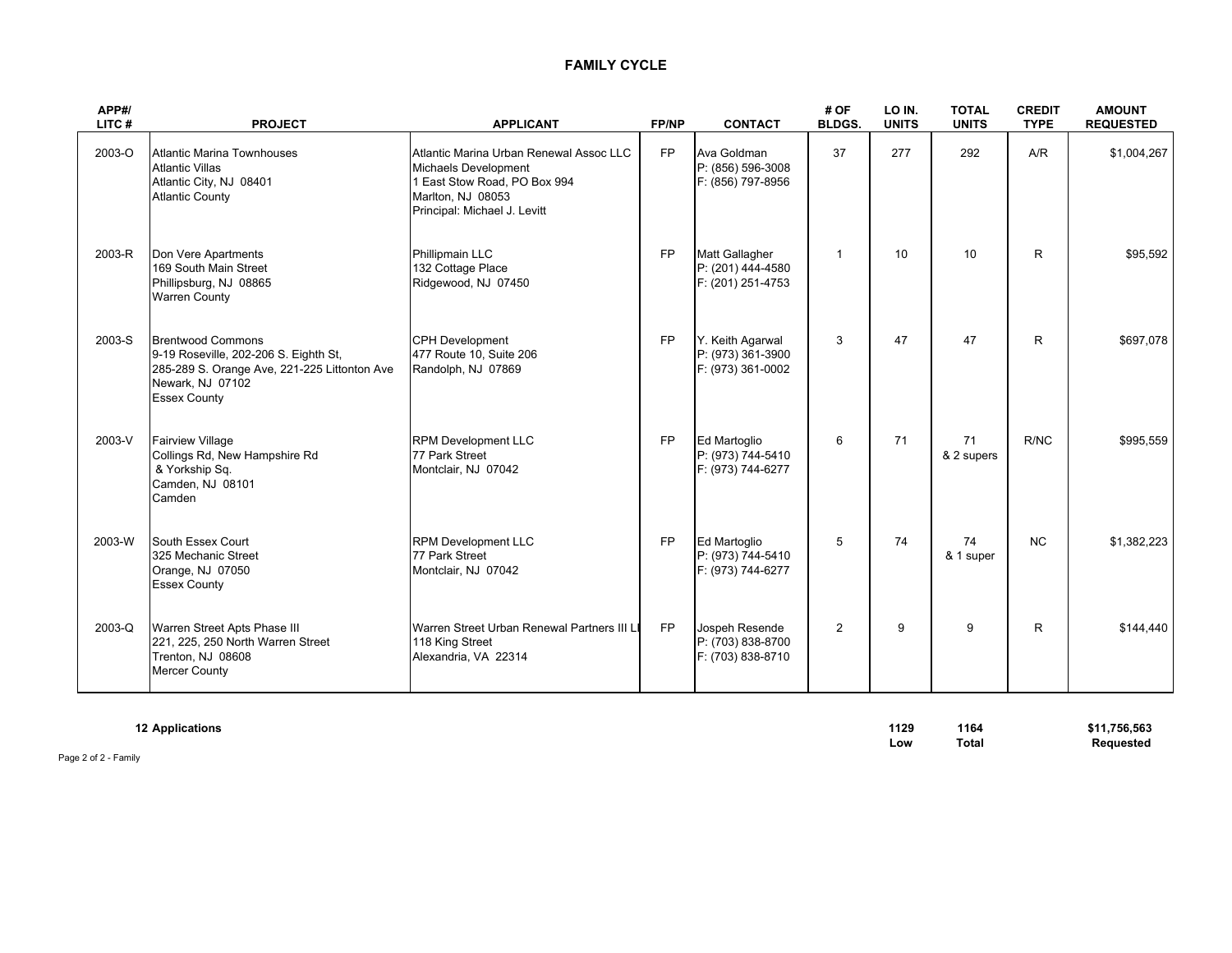#### **2003 LOW INCOME HOUSING TAX CREDIT PROGRAM APPLICANT REPORT - BY CYCLE**

### **SENIOR CYCLE**

| APP#/<br>LITC# | <b>PROJECT</b>                                                                                               | <b>APPLICANT</b>                                                                                                                                                  | <b>FP/NP</b> | <b>CONTACT</b>                                                | # OF<br><b>BLDGS.</b> | LO IN.<br><b>UNITS</b> | <b>TOTAL</b><br><b>UNITS</b> | <b>CREDIT</b><br><b>TYPE</b> | <b>AMOUNT</b><br><b>REQUESTED</b> |
|----------------|--------------------------------------------------------------------------------------------------------------|-------------------------------------------------------------------------------------------------------------------------------------------------------------------|--------------|---------------------------------------------------------------|-----------------------|------------------------|------------------------------|------------------------------|-----------------------------------|
| 2003-A         | West Lake Senior Apartments<br>1609-19 West Lake Avenue<br>Neptune, NJ 07753<br>Monmouth County              | JP Affordable Housing<br>152 Central Avenue<br>Jersey City, NJ 07306<br>Principal: Roy Benjamin                                                                   | <b>FP</b>    | Max Benjamin<br>P: (201) 217-0855<br>F: (201) 217-0336        | $\mathbf 1$           | 42                     | 42                           | <b>NC</b>                    | \$513,378                         |
| 2003-B         | Elizabeth Senior Building<br>Corner of Pine and Second Streets<br>Elizabeth, NJ 07202<br><b>Union County</b> | Pine Street Urban Renewal Associates, LLC<br>c/o Community Investment Strategies<br>201 Crosswicks Street<br>Bordentown, NJ 08505<br>Principal: Christiana Foglio | <b>FP</b>    | <b>Terry Reed</b><br>P: (609) 298-2229<br>F: (609) 298-7708   | $\mathbf{1}$          | 86                     | 86<br>& 1 super              | <b>NC</b>                    | \$1,200,000                       |
| 2003-D         | Lord Stirling Senior Housing<br>43 Carman Street<br>New Brumswick, NJ 08901-1397<br><b>Middlesex County</b>  | The Community Builders<br>95 Berkeley Street - Suite 500<br>Boston, MA 02116-6240<br>Principal: Beverly Bates                                                     | <b>FP</b>    | Donald Garfinkel<br>P: 215-432-3192<br>F: 732-296-8170        | $\mathbf{1}$          | 48                     | 48<br>& 1 super              | R                            | \$742,913                         |
| 2003-H         | <b>Antioch Manor</b><br>Corner of 7th & Ferry Streets<br>Camden, NJ 08104<br>Camden County                   | MBI Development Inc.<br>725 Cuthbert Blvd<br>Cherry Hill, NJ 08002<br>Principal: M. Brad Ingerman                                                                 | <b>FP</b>    | <b>Bruce Morgan</b><br>P: (856) 662-1730<br>F: (856) 662-0597 | $\mathbf 1$           | 64                     | 64                           | <b>NC</b>                    | \$849,058                         |
| 2003-K         | Cornerstone Commons<br>Massachusetts Avenue & Cox Cro Rd.<br>Dover, NJ 08755<br>Ocean County                 | Cornerstone Commons Urban Renewal LP<br>1107 East Main Street<br>Lansdale, PA 19446<br>Principal: David Plaviak                                                   | <b>NP</b>    | <b>Stuart Portney</b><br>P:(201) 435-6500<br>F:(201) 435-6560 | $\overline{2}$        | 131                    | 131                          | <b>NC</b>                    | \$913,573                         |

Page 1 of 2 - Senior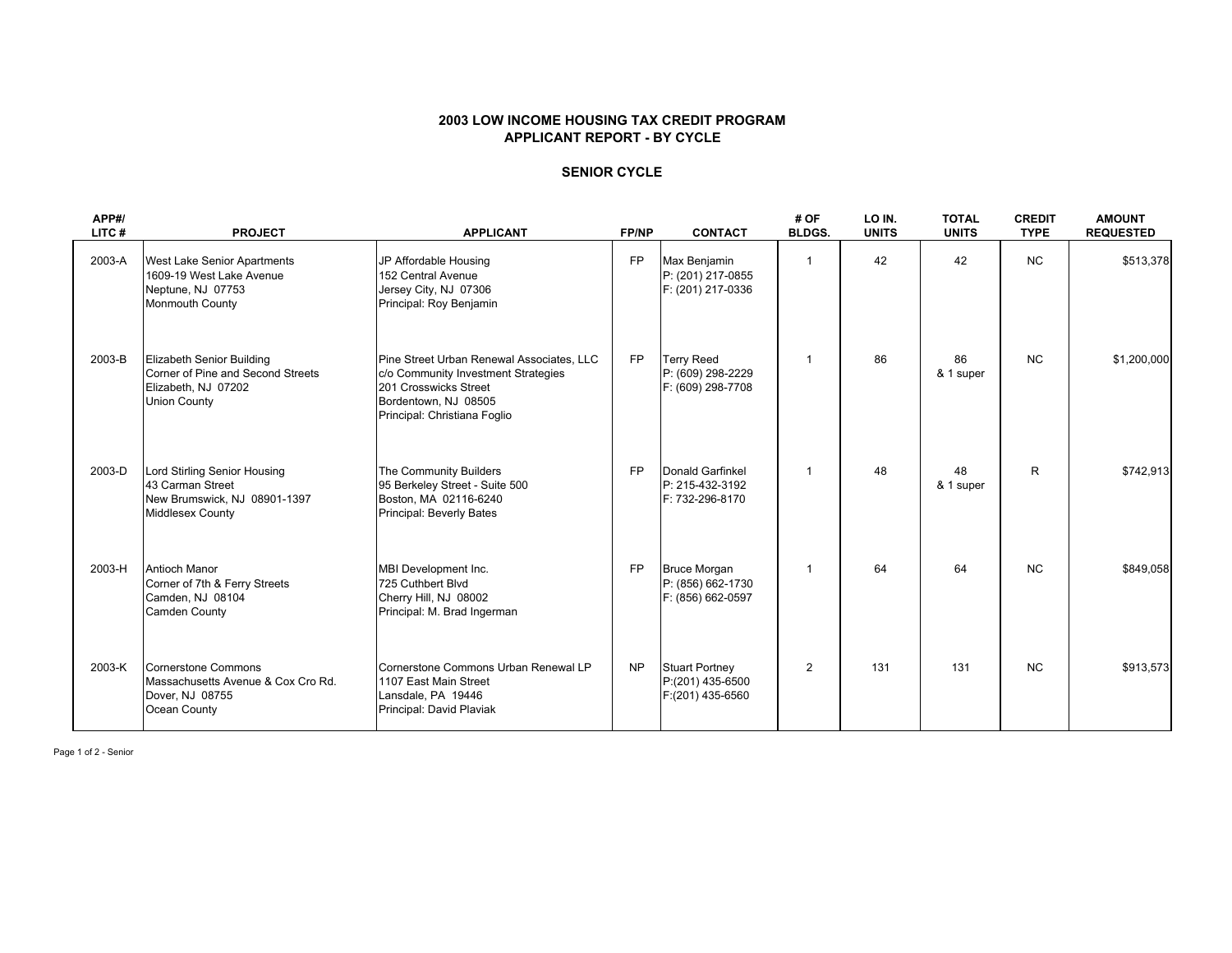# **SENIOR CYCLE**

| APP#/<br>LITC#         | <b>PROJECT</b>                                                                                                                                             | <b>APPLICANT</b>                                                                                                                                         | FP/NP     | <b>CONTACT</b>                                                     | # OF<br><b>BLDGS.</b> | LO IN.<br><b>UNITS</b> | <b>TOTAL</b><br><b>UNITS</b> | <b>CREDIT</b><br><b>TYPE</b> | <b>AMOUNT</b><br><b>REQUESTED</b> |
|------------------------|------------------------------------------------------------------------------------------------------------------------------------------------------------|----------------------------------------------------------------------------------------------------------------------------------------------------------|-----------|--------------------------------------------------------------------|-----------------------|------------------------|------------------------------|------------------------------|-----------------------------------|
| 2003-L                 | <b>Harvest Senior Housing</b><br>1115 Gibbsboro Road<br>Lindenwold, NJ 08021<br>Camden County                                                              | Generations Urban Renewal Company LLC<br>1115 Gibbsboro Road<br>Lindenwold, NJ 08021<br>Principal: Bishop David G. Evans                                 | <b>NP</b> | <b>Stuart Portney</b><br>P:(201) 435-6500<br>F:(201) 435-6560      | -1                    | 91                     | 91<br>& 1 super              | <b>NC</b>                    | \$894,347                         |
| 2003-M                 | Buena Gardens Senior Apartments<br>115 West Pacific Avenue<br>Buena, NJ 08341<br>Atlantic                                                                  | <b>RH Tourtelot Company</b><br>196 Technology Drive, Suite D<br>Irvine, CA 28618                                                                         | <b>FP</b> | <b>Richard Tourtelot</b><br>P: (949) 450-1113<br>F: (949) 450-1114 | $\mathbf{1}$          | 74                     | 74                           | <b>NC</b>                    | \$898,037                         |
| 2003-N                 | Saint Michael's Housing Corporation (Paterson Saint Michaels Housing Corporation<br>70 Cianci Street, 56-68 Market Street<br>Paterson, NJ 07501<br>Passaic | 70 Cianci Street<br>Paterson, NJ 07501<br>Principal: Father Joseph Orlandi                                                                               | <b>NP</b> | James Robbins<br>P: (973) 324-9633<br>F: (973) 324-0805            | $\mathbf{1}$          | 28                     | 28<br>& 1 super              | <b>NC</b>                    | \$450,013                         |
| 2003-T                 | Church Street Senior Residences<br>62 Church Street<br>Flemington, NJ 08822<br><b>Hunterdon County</b>                                                     | Church Street Housing Associates LP<br>c/o Pennrose Properties<br>One Liberty Place, Suite 3810<br>Philadelphia, PA 19103<br>Principal: Richard Barnhart | <b>FP</b> | <b>Charlie Lewis</b><br>P: (215) 979-1672<br>F: (215) 979-1101     | $\mathbf{1}$          | 59                     | 59<br>& 1 super              | R/NC                         | \$543,379                         |
| 2003-U                 | Pearlye/Parkview Apartments<br>Park Blvd & Wildwood Avenue<br>Camden, NJ 08103<br><b>Camden County</b>                                                     | Pearlye Associates<br>c/o Pennrose Properties<br>One Liberty Place, Suite 3810<br>Philadelphia, PA 19103<br>Principal: Richard Barnhart                  | <b>FP</b> | <b>Charlie Lewis</b><br>P: (215) 979-1672<br>F: (215) 979-1101     | 5                     | 50                     | 50<br>& 1 super              | R/NC                         | \$695,770                         |
| <b>10 Applications</b> |                                                                                                                                                            |                                                                                                                                                          |           |                                                                    |                       | 673                    | 673                          |                              | \$7,700,468                       |

Low Total **Requested** 

Page 2 of 2 - Senior